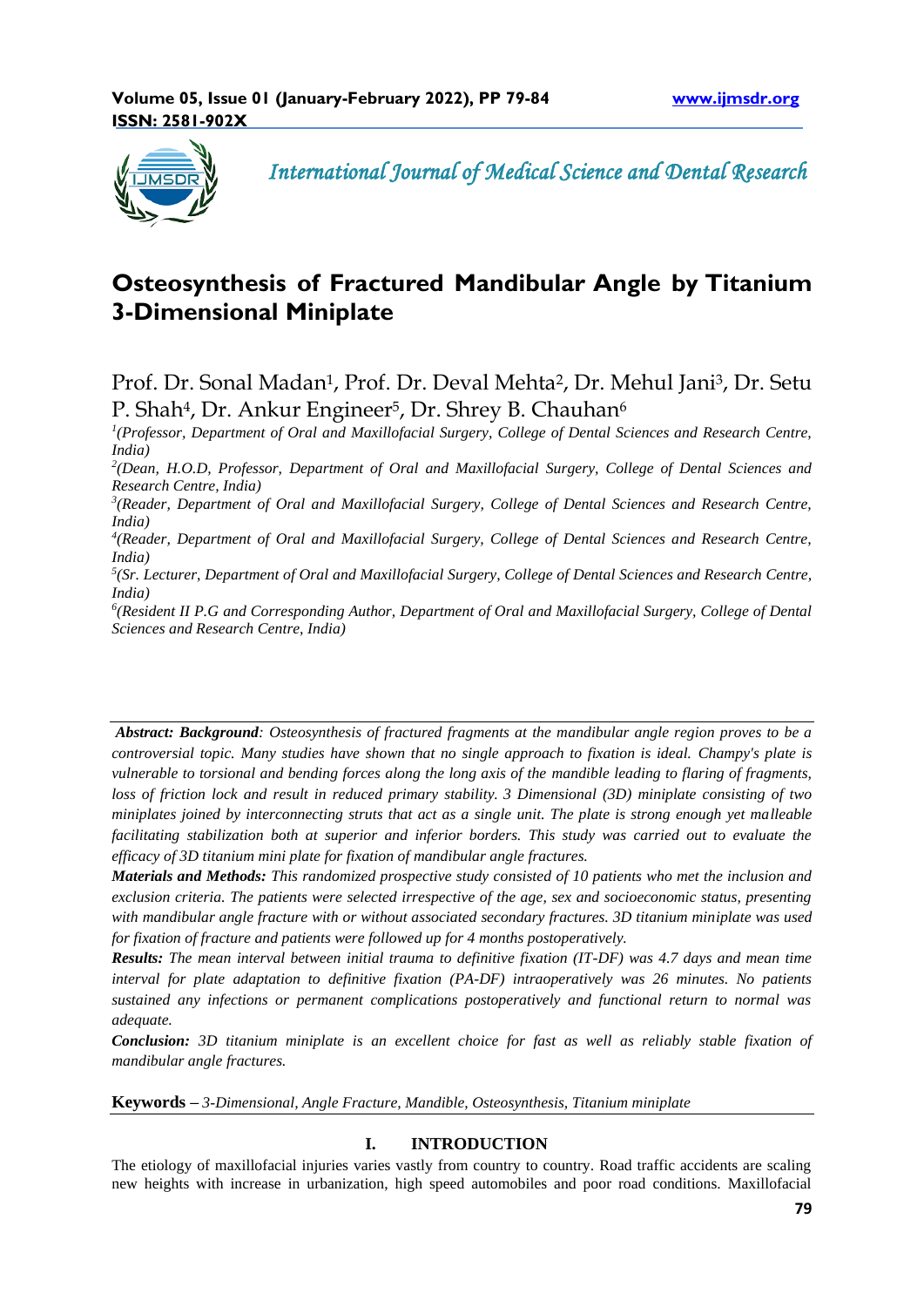trauma can result from road traffic accidents (72.0%), accidental fall (16.0%), interpersonal violence (9.3%), sports (0.8%), industrial accidents (1.3%) and animal trauma (0.6%). Various sites of mandibular fracture are symphysis / parasymphysis (49.5%), angle (19.2%), condyle (14.4%), body (9.8%), dentoalveolar region  $(7.6\%)$ , ramus  $(0.7\%)$  and coronoid.<sup>[1,2,3,4,5]</sup> Fracture of angle contributes largely because of the presence of 3rd molar, thinner cross-section area than the tooth bearing region and change in the direction of trajectories of bone.[3,6,7] The aim of treatment of mandibular fracture is the restoration of anatomic form and function, along with re-establishment of occlusion and facial esthetics. The management of trauma has evolved greatly over the years from supportive bandages, splints, circummandibular wiring, extra oral pins to rigid and semi rigid fixation. Internal fixation was born out of necessity, due to limitations imposed by closed reduction techniques.<sup>[8]</sup> "Osteosynthesis" - concept of functionally stable internal fixation of bone fractures, allowing the early recovery of function was developed in orthopaedic practice and adapted for use in the maxillofacial region, where recovery of jaw function is the prime consideration.<sup>[7,8,9]</sup> Eccentric dynamic compression plate was preferred over centric dynamic compression because there was gaping either at the superior or the inferior border. However, since the work of Michelet et al. (1972) and later Champy et al. (1975), mini plate osteosynthesis has become an important fixation method in maxillofacial and craniofacial surgery.[8,9] Bone plate fixation can produce three-dimensional (3D) stability – rigid promoting primary contact healing and the semi-rigid, primary gap healing. Mobility at the fracture site is one of the main causes of healing disturbances, hence preference should be given to a plate, which is not a compression plate but still gives enough rigidity to fractures.[10,11] Although many studies have shown more stable fixation of mandibular fractures with two miniplates rather than one, the use of one or two miniplates at the mandibular angle is debatable. These considerations led to the development of 3D miniplates. Increased stability is achieved by the geometric shape of the quadrangular plate rather than by its thickness or length.[11,12,13] The requirements of an ideal implant material used for osteosynthesis are biocompatibility and possibility of easy adaptation and stabilization of the osteotomized or fractured segments without dislocation of the fragments and impairment of blood supply. This study was thus carried out to evaluate the efficacy of 3D plate fixation in the management of mandibular angle fractures.

## **II. MATERIALS AND METHODS**

The study consisted of 10 patients (8 male and 2 female) with mean age of 31 years (22-41 years), who reported to the Department of oral and maxillofacial surgery at College of dental science and research centre, with the fracture of angle of mandible between 2013 and 2019. The patients were selected irrespective of age, sex and socio-economic status. All patients underwent open reduction with internal fixation of the fractured segments using 3D titanium miniplates under general anesthesia for the same. Other maxillofacial fractures of the midface, if present, were plated with conventional miniplates systems.

## 2.1 INCLUSION CRITERIA:

- Age group between 18-60 years.
- Single noncomminuted fracture of the angle of mandible requiring open reduction with internal fixation for treatment  $(Fig-1(a,b,c))$ .
- Subject willingness.

#### 2.2 EXCLUSION CRITERIA:

- Patients with systemic disease contraindicating general anesthesia.
- Patients with history of uncontrolled diabetes mellitus, prolonged steroid therapy, compromised immunity and associated bone pathology.
- Patients with fracture communition and mandibular condylar fracture.
- Patients with history of previous mandibular fractures or osteotomies.
- A standard proforma was used to collect necessary information regarding each case after inclusion. The patients were informed about the study and necessary consent was obtained from the concerned personnel. All necessary preoperative, intraoperative and postoperative photographic records were maintained for these patients. All patients were given prophylactic antibiotics intravenously half an hour before procedure. Procedures were performed by same surgeon under general anesthesia using nasal endo-tracheal intubation. Following strict aseptic precautions, an appropriate intraoral or extraoral incision based on the site was selected. The fracture site was identified, reduced and after obtaining satisfactory occlusion, temporary maxilla-mandibular fixation was placed using Erich's or custom made arch bar or ivy eyelet loop wiring. At the angle region, a plate was bent over the oblique line so the vertical crossbars were aligned perpendicular to the external oblique ridge. Fixation was done using 3D titanium miniplate. Fixation of 3D plate was done in such a way that a horizontal bar was perpendicular and vertical bar was parallel to the fracture line.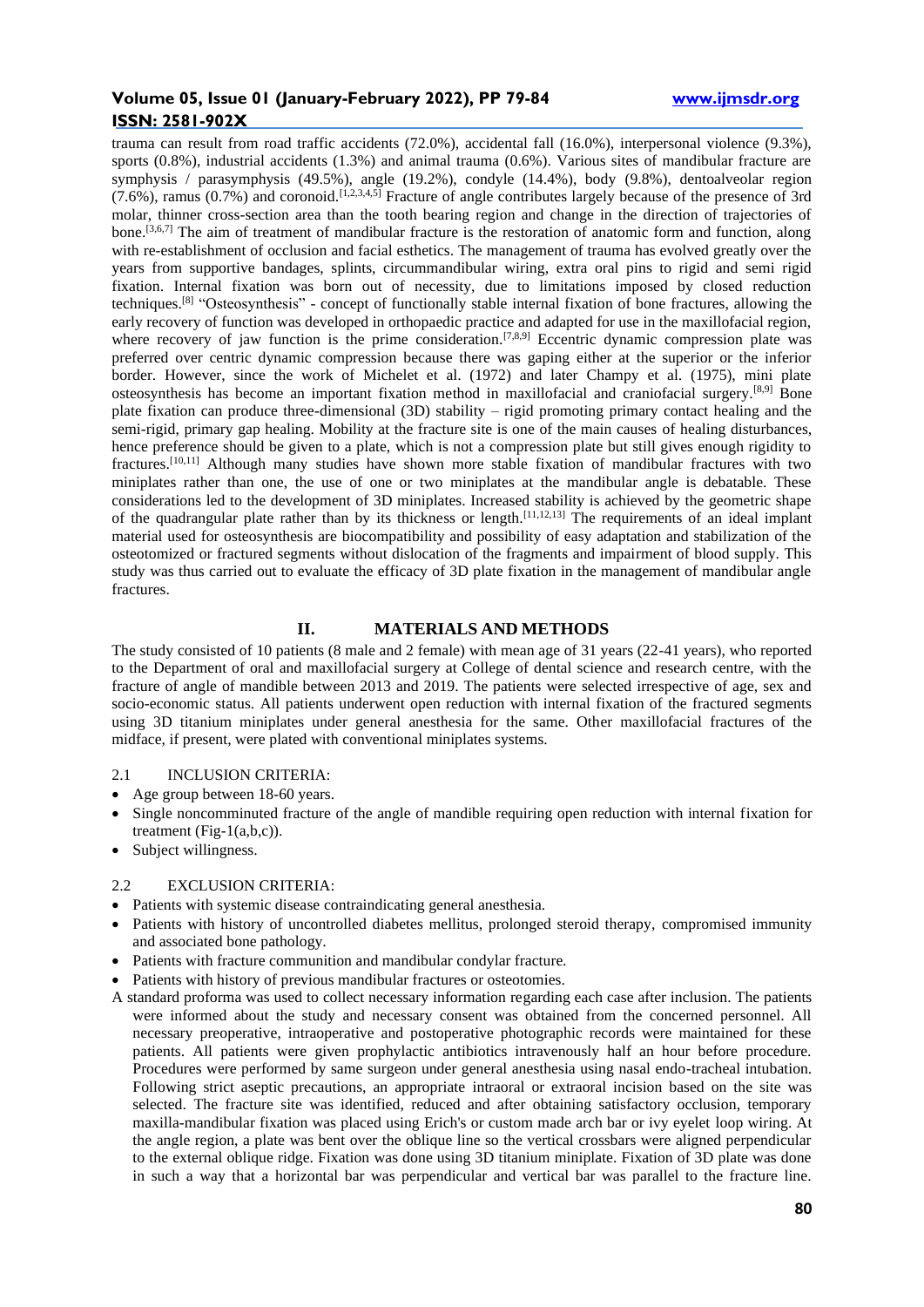Monocortical and bicortical screws were used. Postoperative intermaxillary fixation was maintained for 5-7 days (Fig-1(d,e)). A water tight wound closure was performed.

Duration of the procedure was noted. Soft diet was recommended for 6 weeks postoperatively. Patients were followed for a period of 4 months at the interval of 1 week (Fig-1(g,h)), 6 weeks, 3 months and 4 months (Fig-1(i)) by blinded senior oral surgeon for wound dehiscence, infection, segmental mobility, postoperative occlusion, significant post-operative complications, postoperative anesthesia / parasthesia and radiological evaluation of reduction, and fixation. All data were collected on proforma and subjected to suitable statistical analysis, and a conclusion was drawn.



Fig-1 (a) Preoperative occlusion, (b) Preoperative orthopentomogram, (c) Preoperative PA skull, (d) Intermaxillary fixation and postoperative occlusion on right side, (e) Intermaxillary fixation and postoperative occlusion on left side, (f) Fixation of fracture site with titanium 3D plate, (g) 1 week postoperative PA skull, (h) 1 week postoperative orthopentomogram, (i) 4 months postoperative orthopentomogram.

# 2.3 PREOPERATIVE ASSESSMENT:

- 1. Associated soft tissue injuries (STI) were evaluated as follows —
- Single abrasion = Minimal STI
- Multiple abrasions +/- single cut lacerated wound = Moderate STI
- Multiple cut lacerated wounds = Severe STI
- 2.Location and number of fractures in the mandible.
- 3. Presence or absence of displacement of the fractured segments.

Displacement which was seen at the inferior border, was assessed by routine clinical and radiographic examination.<sup>[8]</sup>

The displacement present was classified as:

- $\bullet$  0 2 mm = Mild displacement
- $\bullet$  2 5 mm = Moderate displacement
- More than  $5 \text{ mm} = \text{Severe displacement}$
- 4. Preoperative occlusion.
- 5. Presence of teeth in the fracture line.
- 6. Any parasthesia or anaesthesia of involved area.
- 7. Duration between injury and definitive fixation.

#### 2.4 INTRAOPERATIVE ASSESSMENT:

- 1.Reduction approach (intraoral or extraoral)
- 2.Implant material used.
- 3.Length of screw used in fixing the either plate.
- 4. Hardware complications (difficulty in plate bending / breakage of plates)
- 5.Time taken for fixation of either bone plates.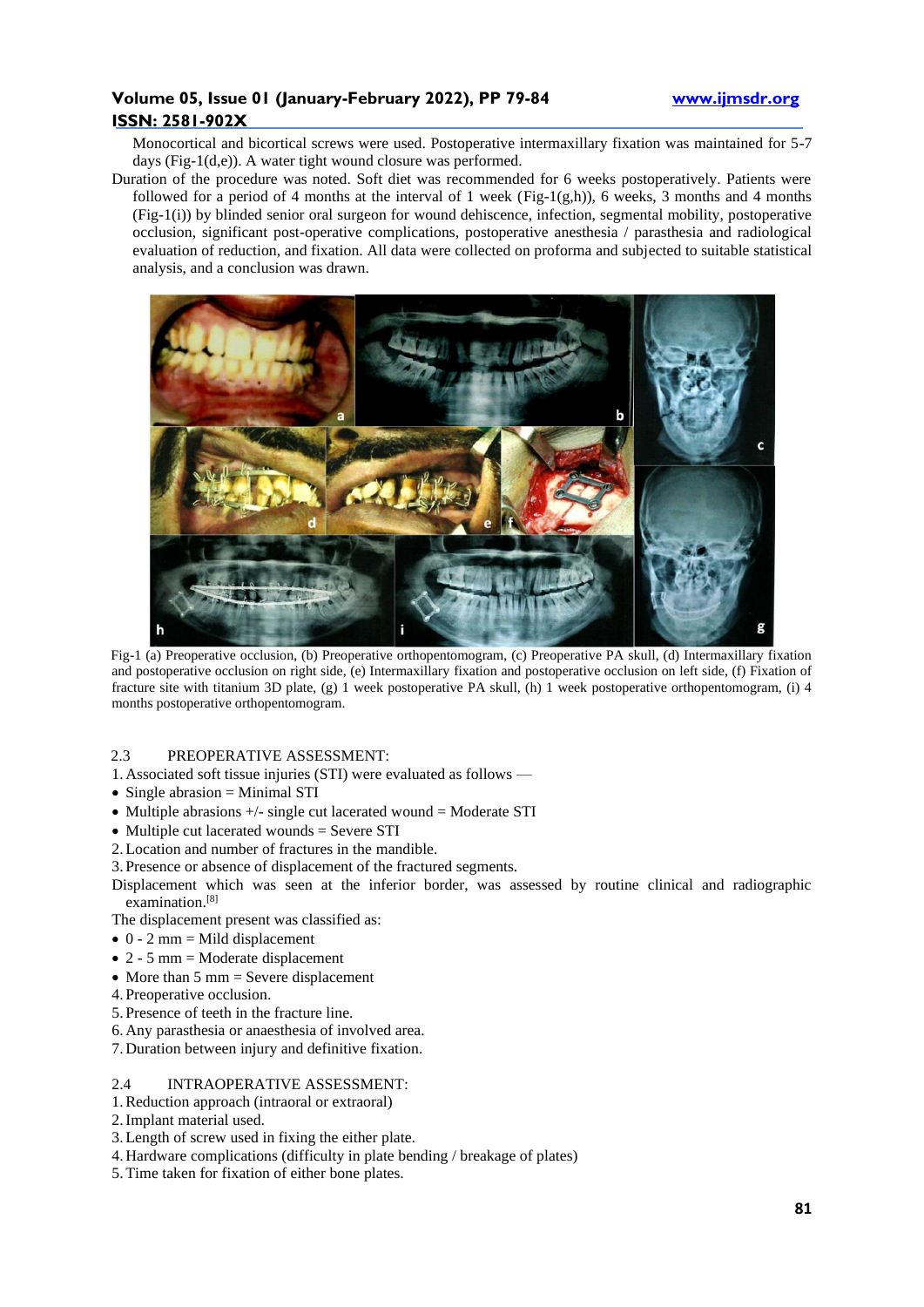#### 2.5 POSTOPERATIVE ASSESSMENT:

- 1. Need for any supplemental method of fixation.
- 2.Maximal interincisal opening.
- 3. Occlusion and chewing (in the 3rd and 4th month postoperatively) according to Treatment Scoring System developed by V. Uglesic in 1993.
- 4.Complications (Soft tissue infection, trismus, mobile fracture fragments, bone infection) according to Treatment Scoring System developed by V. Uglesic in 1993.
- 5. Any parasthesia or anesthesia of the involved area.

#### **III. RESULTS**

#### 3.1 PREOPERATIVE DATA EVALUATION

The mean age of patients in our study was 31 years (22-41 years) out of which 80% were male and 20% female. The aetiology of injury of the study sample was 70%  $(n=7)$  being road traffic accidents, 20%  $(n=2)$  being self fall and 10 % (n=1) being industrial injury victims. The mean duration from initial trauma to definitive fixation (IT - DF interval) in the mandibular angle fracture patients was 4.7 days. In the study sample 80% (n=8) of the trauma patients had minimal soft tissue injury, 20% (n=2) were with moderate soft tissue injury; 50% (n=5) of the mandibular fractures were having minimal displacement, 40% (n=4) were with moderate displacement and 10% (n=1) were having severe displacement.

### 3.2 INTRAOPERATIVE DATA EVALUATION

In all patients, fixation was done using either a 2x2 or a 3x2 hole titanium 3D miniplate of 1mm thickness with holes of 2mm diameter with titanium self tapping screws (Fig-1(f)). 7 patients had right mandibular angle fractures and remaining 3 patients had left side angle fractures. The mean duration of plate adaptation to definitive fixation (PA - DF interval) of the mandibular angle fracture was 26 minutes.

## 3.3 POSTOPERATIVE DATA EVALUATION

Postoperatively none of the patients developed soft tissue infection. Three patients had trismus (mouth opening less than 35mm) till 3<sup>rd</sup> month postoperatively, however all achieved adequate mouth opening by the 4<sup>th</sup> month. The mean score of complication was 0.05. The mean interincisal opening was 35.4mm. Postoperative mean score for occlusion (surgeon's evaluation) at  $3^{rd}$  and  $4^{th}$  month were 5.0 and 4.2 and Mean scores for occlusion (self evaluation) at  $3^{rd}$  and  $4^{th}$  month were 4.2 and 4.6 respectively. Postoperative mean score for chewing at  $3^{rd}$ and 4th month were 3.1 and 4.2 respectively.

## **IV. DISCUSSION**

Mandible may be compared to an archery bow which is strongest anteriorly in the midline and progressively weaker toward the condyles, hence, more prone to fracture. Next to the condyle, angle is the most common site of fracture. It is caused due to an impact over the same side of mandible between the canine and second molar region or an impact to chin point on opposite side. Fracture at the angle is influenced by masseter and medial pterygoid muscles which causes displacement of fracture segment in upward, inward and forward direction.<sup>[1,2,5,11,14]</sup> Fracture of the mandibular angle is difficult to treat, as there is no standard protocol. Various types of plates have been designed, claiming to be superior one to other types in terms of stability and complications.[11] The large number of studies on mandibular angle fracture treatment depicts to the fact that no single approach is ideal; hence the treatment of mandibular angle fractures remains a conceptually controversial aspects of management. During the last decade significant attention has been focused on fixation using a variety and combination of transorally placed small plates secured with monocortical screws. Fixation using such plates has been shown to simplify surgery and reduce surgical morbidity but failed to surpass the predictability of rigid fixation.[1-14] The use of a single miniplate for fixation of mandibular angle fracture has been debated over years. The conventional rigid fixation technique employs thick compression plate along the lower border of the mandible but results in flaring of the fractured site at the alveolar bone level, hence, requiring second plate (Tension plate) with monocortical screws.[2,8] Levy et al. indicated that miniplate fixation at angle fractures may not be efficient and hence, recommended fixation be augmented by a second plate at the lower border of the mandible.<sup>15</sup> Fracture fixed with Champy's plate is vulnerable to torsional and bending forces along the long axis of the mandible, particularly when plate is placed close to the fracture site. These torsional forces may lead to loss of friction lock and result in reduced primary stability. The friction between the screw head and plate is the main weak point of the entire fixation apparatus.[8] 3D plate is predictable - the plate is strong enough yet malleable facilitating stabilization both at superior and inferior borders.<sup>[13]</sup> 3D titanium plates are easy to adapt and are good alternative to conventional miniplates. A study done on biomechanical experiment found that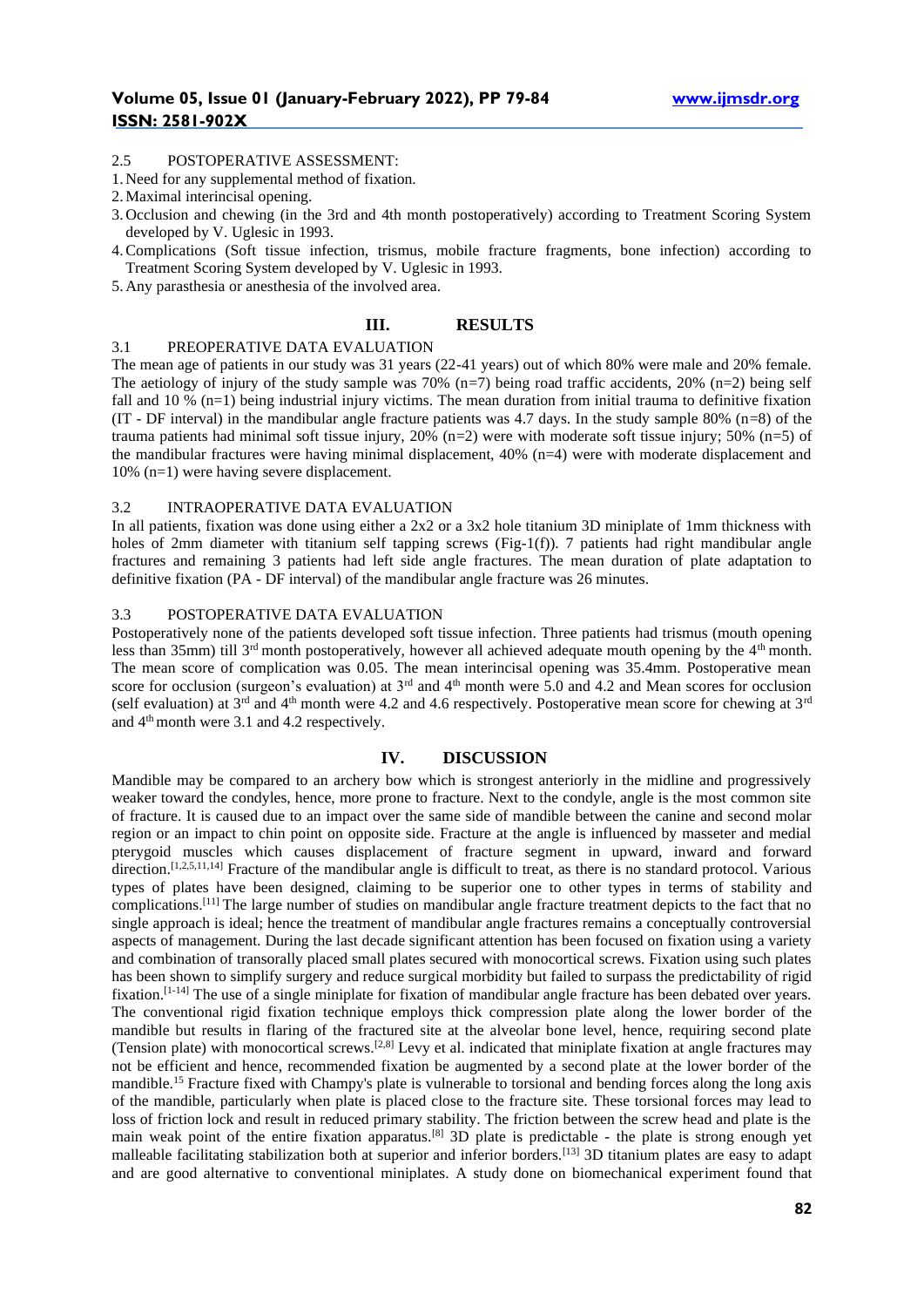entire 3D titanium plate was formed by joining two miniplates with interconnecting vertical cross bars which reinforced each other, thereby the plate acting as a single unit. Interconnections of the plate reduced the vertical displacement and shearing of bone to a minimal level. It also prevents flaring at alveolar region.<sup>[6]</sup> The fixation of 3D miniplate can be done by using monocortical screws at upper level in distal tooth bearing segment to prevent the root damage and bicortical screws in proximal segment which provide the better stability against the torsional and shearing forces. After proper adaptation of plate, first screw should be fixed in proximal segment at upper hole to stabilize the plate followed by fixation at lower hole at distal segment which will stabilize the both distal and proximal segments in close proximity. Third screw should be fixed in lower of proximal segment followed by upper hole in distal segment. If plate is 3x2 holes than remaining middle holes should be fixed at last. In our study we have evaluated the efficacy of 3D titanium miniplate fixation in the management of mandibular angle fracture. The time elapsed between initial trauma and definitive fixation is referred as the IT-DF interval. The various surgeons implementing the use of 3D plate reported IT-DF intervals ranging from 2.3 days to 4.5 days.<sup>6,13</sup> In our study the mean IT-DF Interval was 4.7 days. Hence, the management pattern approximately appears concurrent with the western setups. After comparing the preoperative data, it was found that incidence of mandibular angle fracture was higher in third decade and in male as compared to female with main causative factor being RTA. Various surgeons have experienced reduced operative time with usage of 3D plates. Juergen<sup>[6]</sup> and Wittenberg<sup>[12]</sup> reported a mean operative time (from initial incision to closure) of 65 to 105 minutes in mandibular angle fracture fixation with 3D plate where in our study mean time was 79.7 minutes. The time taken for fixation of the 3D plate has been referred as the PA - DF interval which, in our study was approximately 26 minutes. The studies show complication rates of mini plate osteosynthesis for mandibular fractures treatment ranges approximately from 3.8% to 28% over the last three decades.[2,9,14] But in contrast with 3D plate fixation at mandibular angle fracture was as low  $0\%$  -  $10\%$ .<sup>[6,12,13]</sup> In our study we found that bone and soft tissue infection rate were 0%. The incidence of non union, malunion, breakage of plate and malocclusion were 0%. In this study two reasons have been considered for the low complication rates seen with 3D plates. Firstly, their placement required dissection only in the vicinity of the fracture line, hence, lesser periosteal stripping. Secondly, due to their design, lesser implant material or foreign material was required to stabilise the fracture fragments. Studies reported satisfactory occlusion postoperatively in all patients treated with 3D plates.<sup>[6,12,13]</sup> In our study the postoperative mean score for occlusion and chewing viewed by both the surgeon and the patient for both the groups had minimal variations. It can be concluded that titanium 3D plates are equally successful in providing a functionally stable occlusion. However, because of the smaller study sample, a more extensive clinical study is recommended for better understanding the full spectrum of its application in maxillofacial surgery.

## **V. CONCLUSION**

Our experience in using the 3D titanium plate was based on the observations drawn from 10 patients, leading us to a variety of conclusions. The 3D plate offered an advantage of reduced operative time, was easy to adapt and can be place at angle fracture sites in the mandible. It provides good post operative stability of fractured components and also prevents flaring at alveolar bone, whilst providing good functional movements like occlusion, chewing and mouth opening. 3D titanium plate showed minimal complication rates. The usage of 3D plate for mandibular angle fractures is ideal with only contraindication in fractures with less inter fragmentary bone contact. Henceforth, we conclude that the titanium 3D plate was successful in providing satisfactory osteosynthesis of mandibular angle fractures.

#### **REFERENCES**

- [1.] Deliverska E, Rubiev M. Patterns of maxillofacial injuries in university hospital 'ST. ANNA', SOFIA. *Journal of IMAB - Annual Proceeding (Scientific Papers)* 2012;Vol.18, book 2.
- [2.] Malara P, Malara B, Drugacz J. Characteristics of maxillofacial injuries resulting from road traffic accidents - a 5 year review of the case records from Department of Maxillofacial Surgery in Katowice, Poland. *Head Face Med* 2006;2:27.
- [3.] Bansod S, Jadwani S, Khandelwal A, Mishra A, Sikdar SD, Meshram V. Incidences, etiology, fracture patterns and geographical distribution of maxillofacial injuries reported at government dental college and hospital, Raipur, Chhattisgarh state, India. *Chhattisgarh Journal of Health Sciences* 2013;1(1):28-31.
- [4.] Obuekwe ON, Ojo MA, Akpata O, Etetafia M. Maxillofacial trauma due to road traffic accidents in Benin City, Nigeria: a prospective study. *Annals of African Medicine* 2003;2(2): 58-63.
- [5.] Chalya PL, Mchembe M, Mabula JB, Kanumba ES, Gilyoma JM. Etiological spectrum, injury characteristics and treatment outcome of maxillofacial injuries in a Tanzanian teaching hospital. *J Trauma Manag Outcomes* 2011;5(1):7.